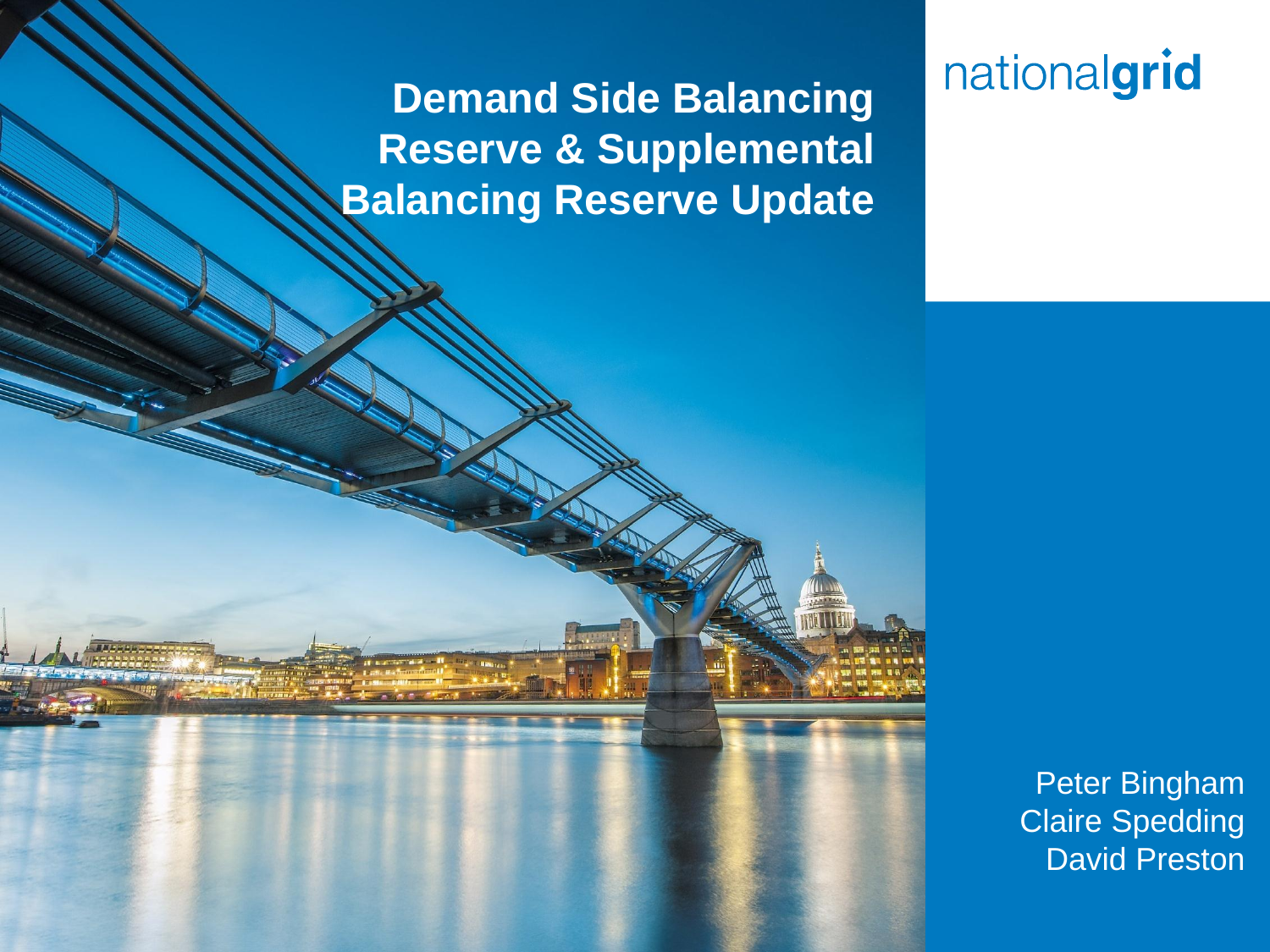### **Contents**

- **Progress since March**
- 2015/16 Tender Round 2 results
	- **B** SBR
	- **DSBR**
- 2015/16 Current contracted position
- Consultation on future of services
- **Pricing SBR and DSBR into cash-out**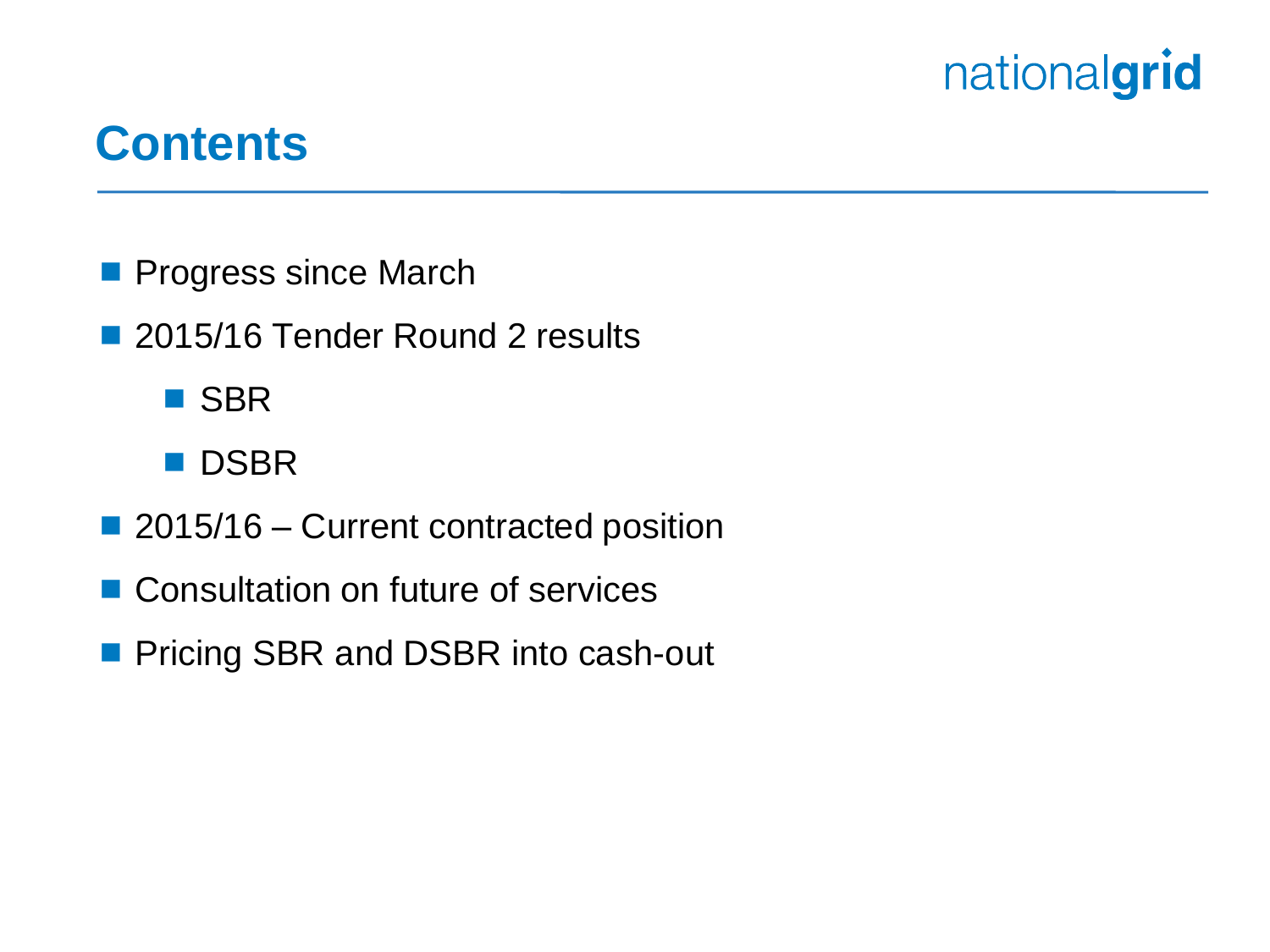## **Progress since March**

- Updated Volume Requirement, Procurement and Operational Methodology documents published following approval by Ofgem
- Ofgem approval for the recovery of SBR and DSBR costs for 14/15 winter
- DSBR Composition survey results published
- Tender Round 2 closed for both services on 7<sup>th</sup> May
- Tenders assessed and market update on volume procured published on 3rd June (DSBR volume validation ongoing)
- Claire Spedding joins the Contingency Balancing Reserve team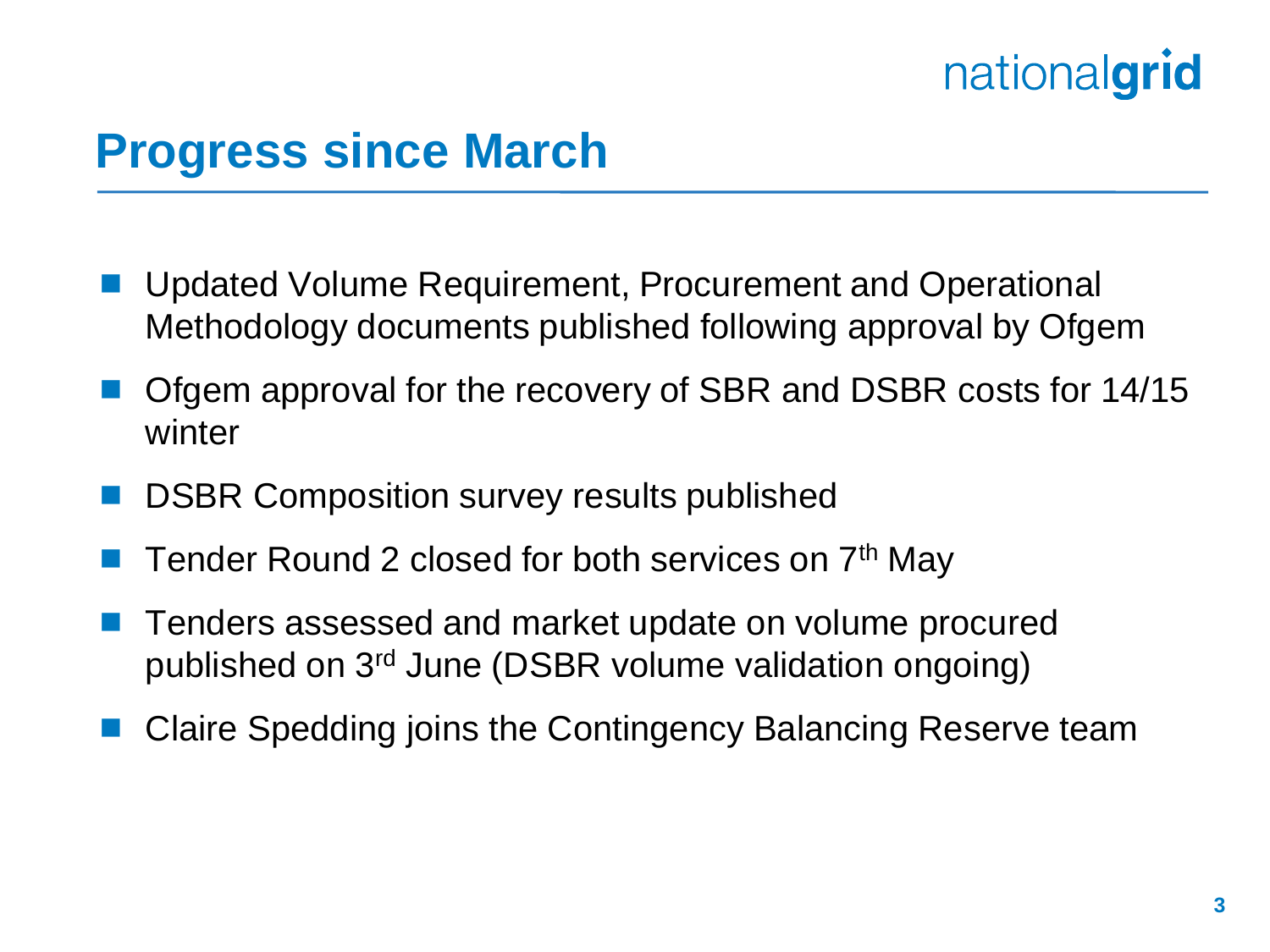

### **2015/16 Tender Round 2 results**

- SBR 20 tenders, from 7 companies, representing 5.2GW across 11 different power stations
- DSBR 25 Units tendered, from 15 companies, representing 325MW across 163 MPANs

Many thanks again for the high levels of participation across both services

Optimal procurement volume requirement determined as 2.5GW

#### **DSBR Results**

■ Contracts to be offered for up to 300MW (subject to volume validation and contract acceptance)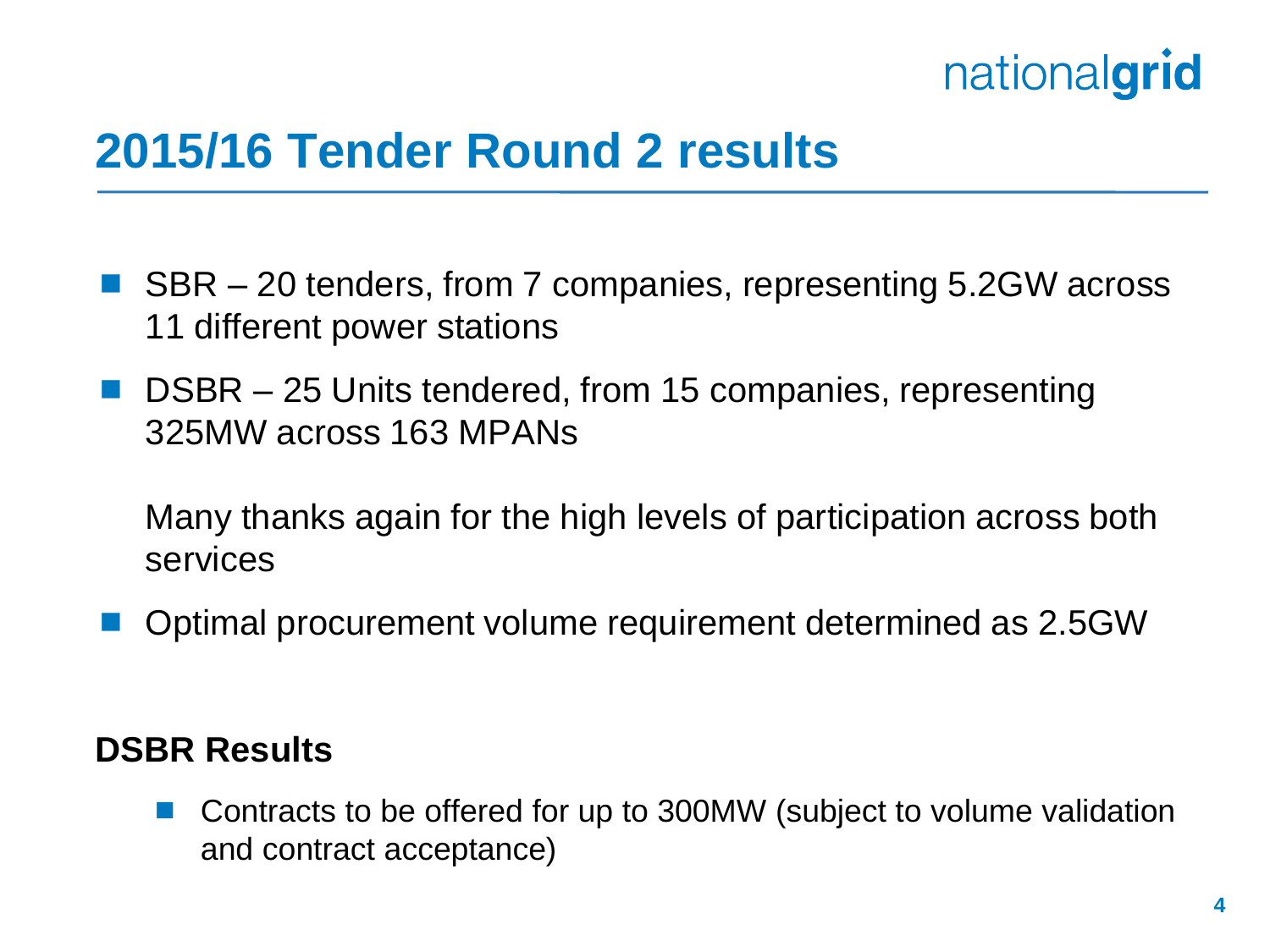

### **2015/16 Tender Round 2 results**

#### **SBR Results**

■ Contracts offered for a total volume of 1,784MW (de-rated) to the following power stations

| <b>Unit</b>                            | <b>Owner</b>          | <b>De-Rated</b><br><b>Capability (MW)</b> |
|----------------------------------------|-----------------------|-------------------------------------------|
| <b>Peterhead CCGT (2 x 375MW)</b>      | <b>SSE</b>            | 675                                       |
| Killinghome CCGT (1 x 660MW)           | Centrica              | 660                                       |
| <b>Deeside CCGT (Additional 250MW)</b> | <b>GdF Suez</b>       | 250                                       |
| <b>Uskmouth (1 x 100MW Coal Unit)</b>  | <b>Uskmouth Power</b> | 90                                        |
| <b>Fiddlers Ferry GTs (2 x 17MW)</b>   | <b>SSE</b>            | 32                                        |
| Ferrybridge GTs (2 x 16MW)             | <b>SSE</b>            | 30                                        |
| <b>Keadby GT (1 x 23MW)</b>            | <b>SSE</b>            | 22                                        |
| Rugeley GT (1 x 25MW)                  | <b>GdF Suez</b>       | 25                                        |
| <b>Total</b>                           |                       | 1,784                                     |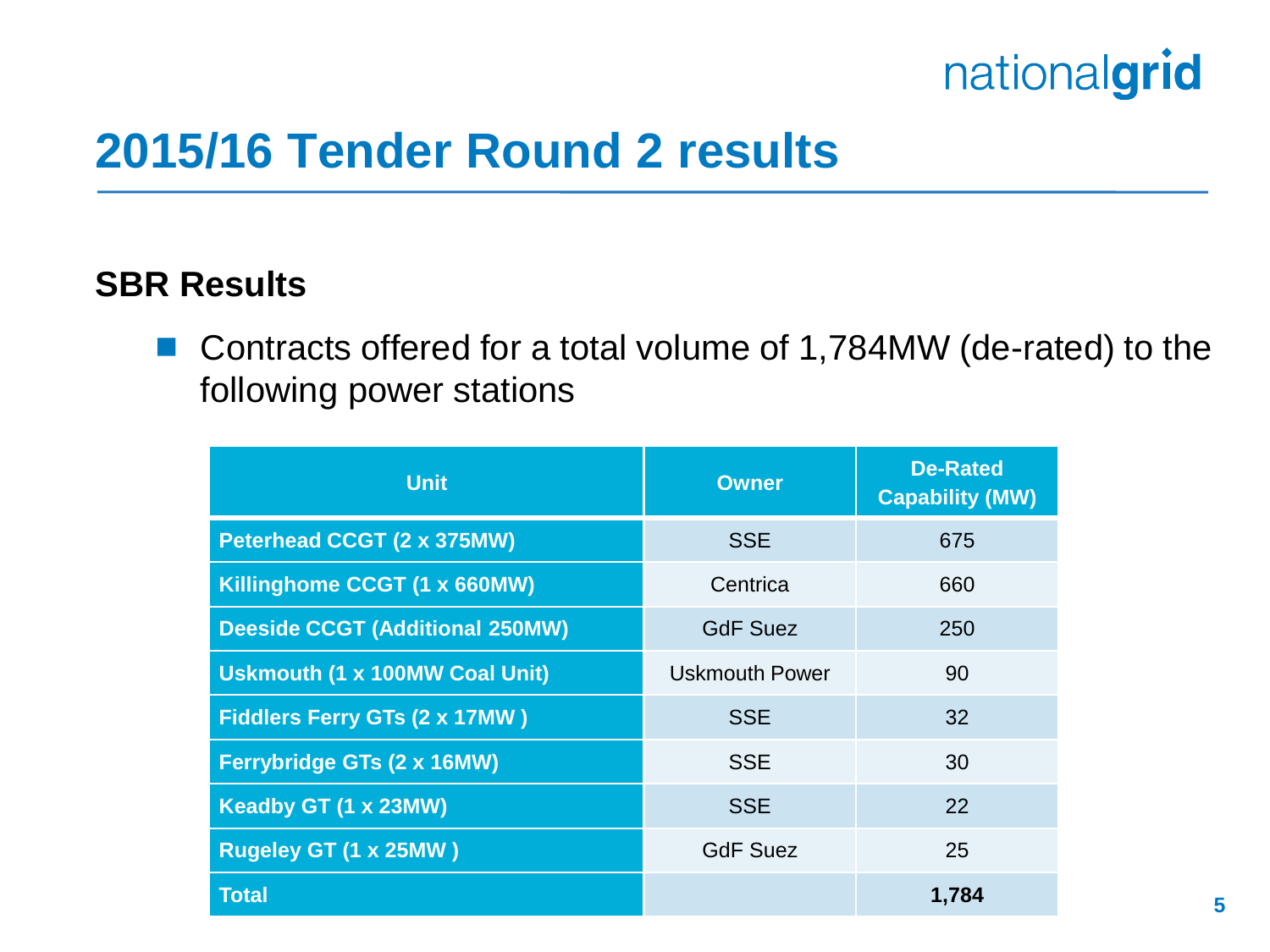### **2015/16 – Current contracted position**

| <b>Tender</b>       | <b>Total Capability</b><br>(MW) | <b>De-Rated</b><br><b>Capability (MW)</b> |
|---------------------|---------------------------------|-------------------------------------------|
| <b>DSBR Round 1</b> | 215                             | 65                                        |
| <b>SBR Round 1</b>  | 600                             | 600                                       |
| <b>DSBR Round 2</b> | $300^*$                         | 112                                       |
| <b>SBR Round 2</b>  | 1,874                           | 1,784                                     |
| <b>Total</b>        | 2,989                           | 2,561                                     |

**\* Subject to DSBR volume validations and contract acceptances**

■ A 3<sup>rd</sup> tender round for 2015/16 is currently not envisaged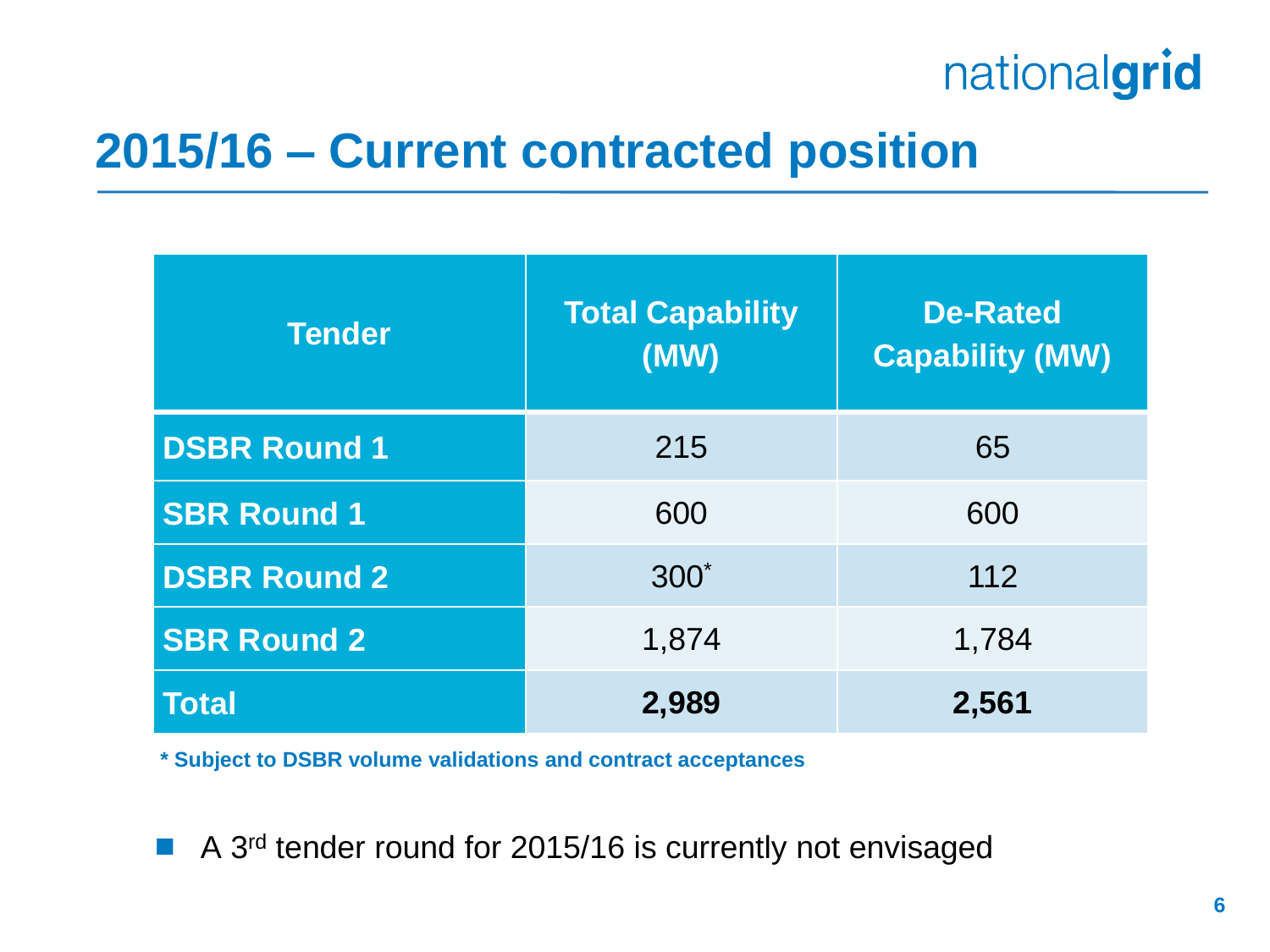## **Consultation on future of services**

- Margins look set to remain tight in 2016/17 and 2017/18 winters
- Upcoming consultation to consider:-
	- Whether the existing services should be extended
	- What changes to these services should be considered
	- Whether an alternative to SBR should be considered
	- Potential interactions between Capacity Mechanism Transitional Arrangement and DSBR
- Views welcome on what should be included in the consultation and what options that should be considered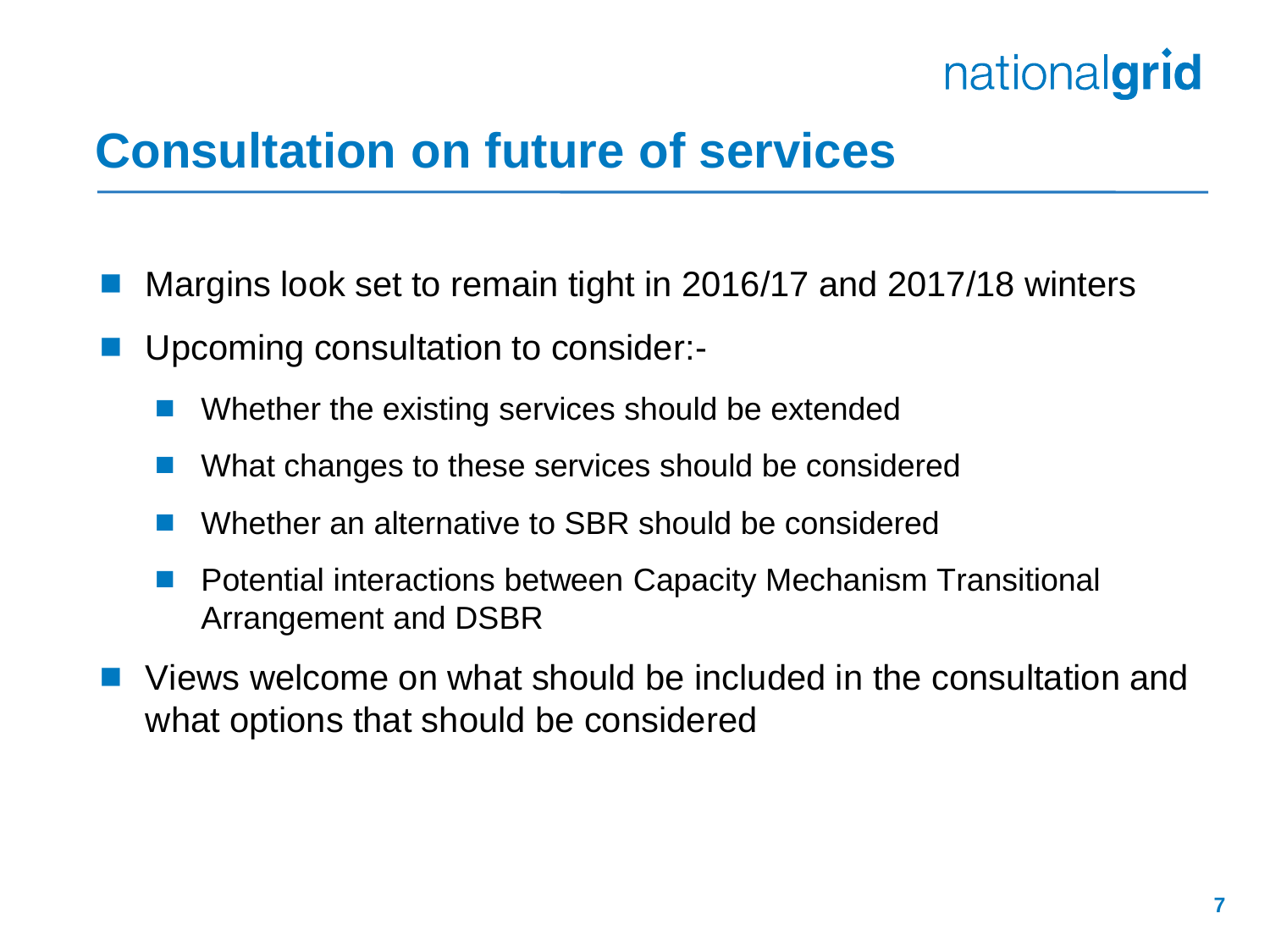## **Pricing SBR and DSBR into cash-out**

- NGET circulated an [Open Letter t](http://www2.nationalgrid.com/WorkArea/DownloadAsset.aspx?id=41433)o market on 15<sup>th</sup> June regarding treatment of SBR and DSBR in cash-out
	- This followed an earlier Open Letter, an Industry Workshop and a BSC Issue Group (Issue 56)
	- High-level proposal is for both services to be priced at VoLL (£3000/MWh) as they can be considered a proxy for Demand Control
	- **Finalised changes will be implemented via the C16 statements (e.g. BSAD,** SMAF etc…)
	- BSC modification also required to enable changes to SBR imbalance treatment can be made without affecting BM Cash-flow
- Responses encouraged by 3<sup>rd</sup> July to [BalancingServices@nationalgrid.com](mailto:BalancingServices@nationalgrid.com)
	- However, any comments wished to be reflected in the BSC mod proposal need to be received no later than 12:00 noon on **24th June**
	- In case of questions, please contact [alex.haffner@nationalgrid.com](mailto:alex.haffner@nationalgrid.com)